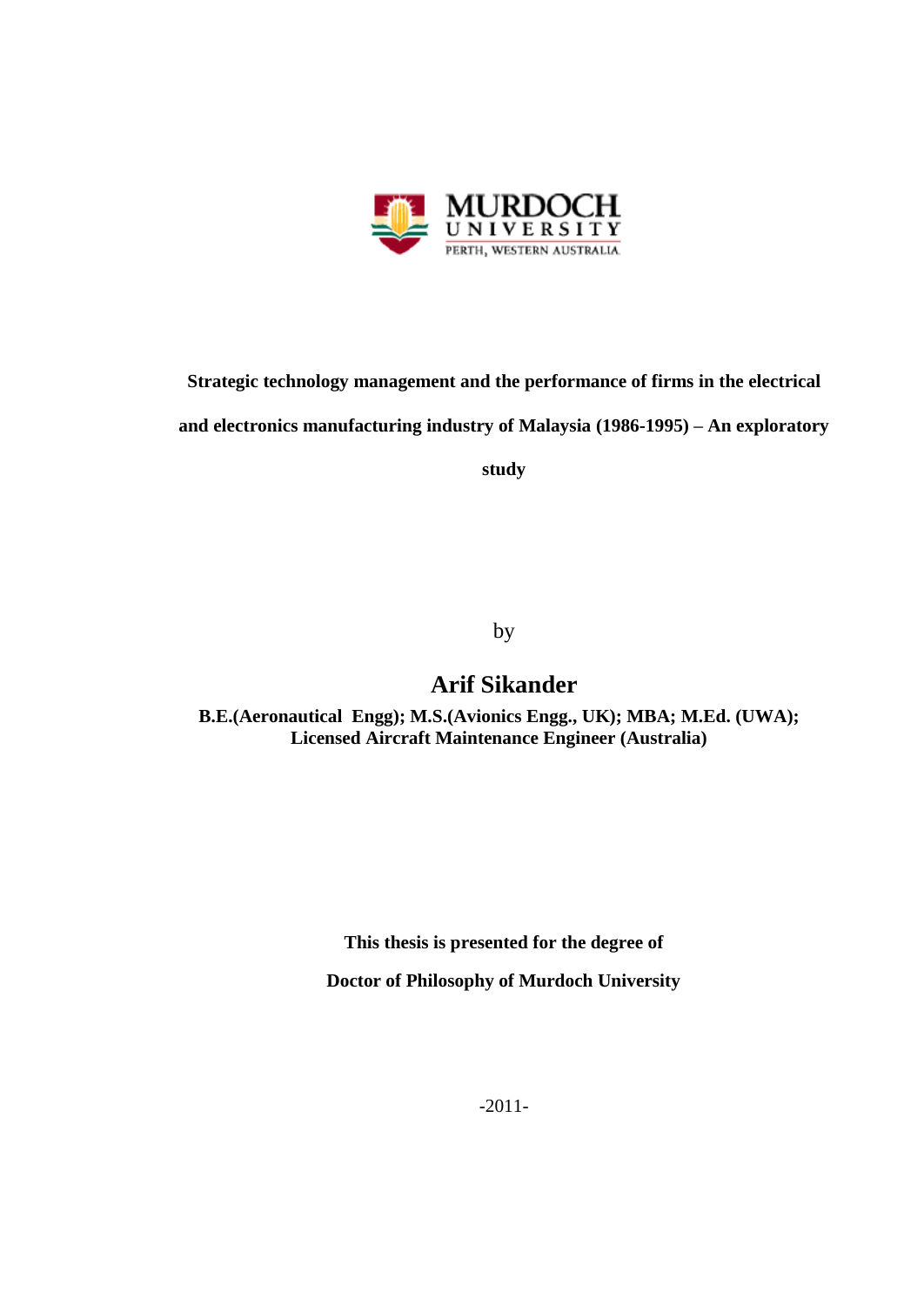### **CERTIFICATE**

I certify that the substance of this thesis has not already been submitted for any other degree and is not currently being submitted for any other degree. I also certify, to the best of my knowledge, any help received in preparing this thesis and all sources have been acknowledged in this thesis. I further certify that, except where has been acknowledged, the work and ideas presented in this thesis are the researcher's own.

\_\_\_\_\_\_\_\_\_\_\_\_\_\_\_\_\_\_\_\_\_ \_\_\_\_\_\_\_\_\_\_\_\_\_\_\_\_\_\_\_\_\_\_

Signed: (Arif Sikander) Dated: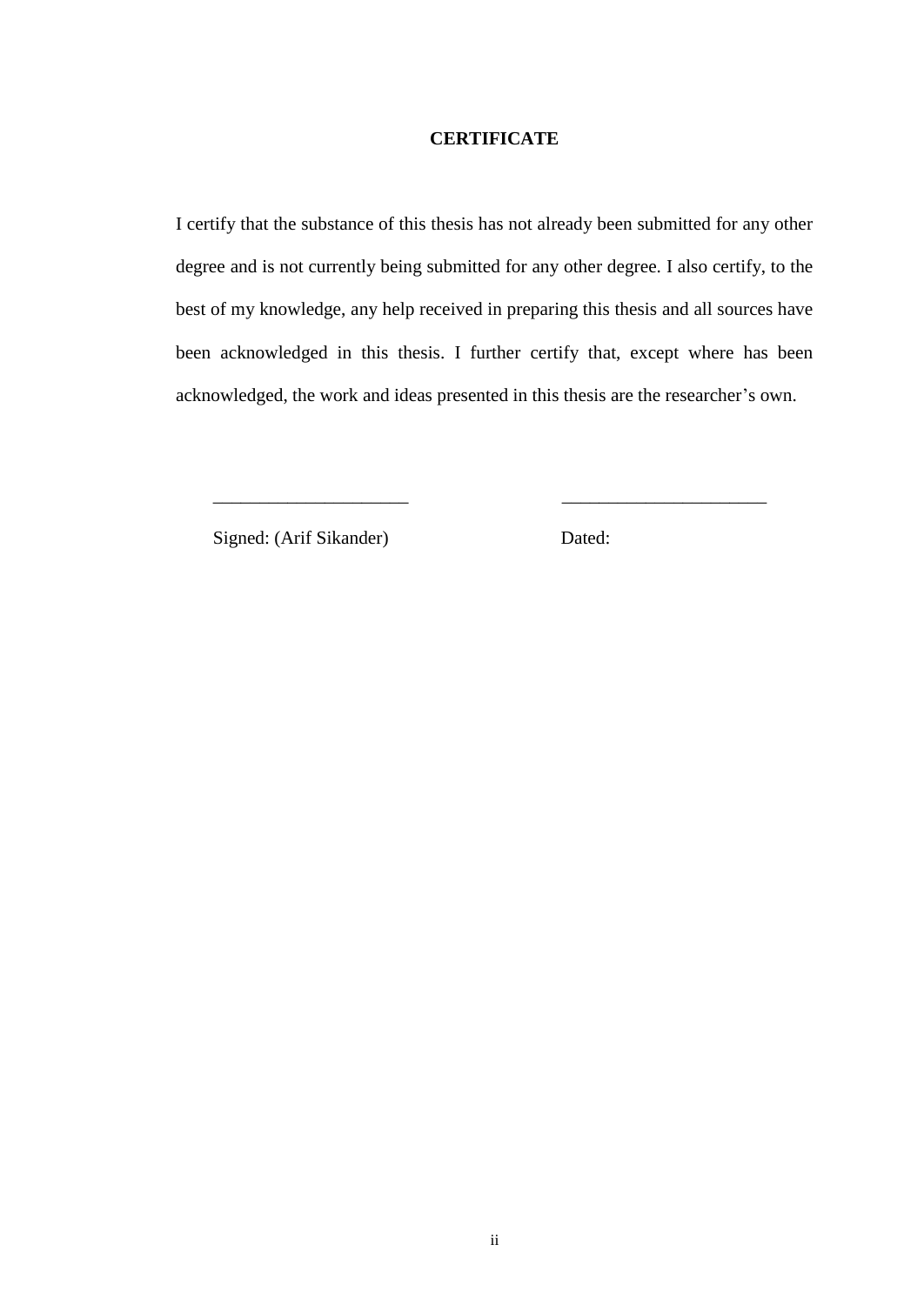## **ACKNOWLEDGEMENTS**

This thesis has benefited greatly from the contributions of many people in various capacities spread over a number of years. I would like to acknowledge them here.

I have been very impressed by the way Dr Ian Cook and Associate Professor Antonia Girardi, my supervisors, handled the phases of my research. Dr Girardi guided me on the quantitative aspects and also helped me in the development and consolidation of the entire thesis in the shape it is now. Dr Cook has been associated with me for a long time and helped me in the qualitative sections as well as the compilation of the thesis. They gave me full support and provided every opportunity to keep me motivated to complete this study. They gave extremely valuable suggestions and feedback, which helped shape the structure of my thesis. Their knowledge and understanding of technology issues is extensive. The support by Dr Cook in allowing me to develop and present a paper at the Academy for Global Business Advancement (AGBA) conference in Penang in May 2007, helped me to network with eminent scholars working in the area of technology management. The insights provided to me during the conference helped in refining the final format of my thesis. I would also like to acknowledge the invaluable assistance and guidance of Associate Professor Richard Joseph (my principal supervisor prior to Ian Cook) and Dr Tom Mandeville (my initial principal supervisor). I am very grateful to them for keeping me on the right track all the time and for their ongoing advice. Their insightful understanding of the research and its analysis has been a source of inspiration to me. They willingly and efficiently handled all the issues and took a lot of effort in informing me and arranging attendance at various seminars in Australia to present my research findings. I am especially thankful to Dr Don Lamberton of the Australian National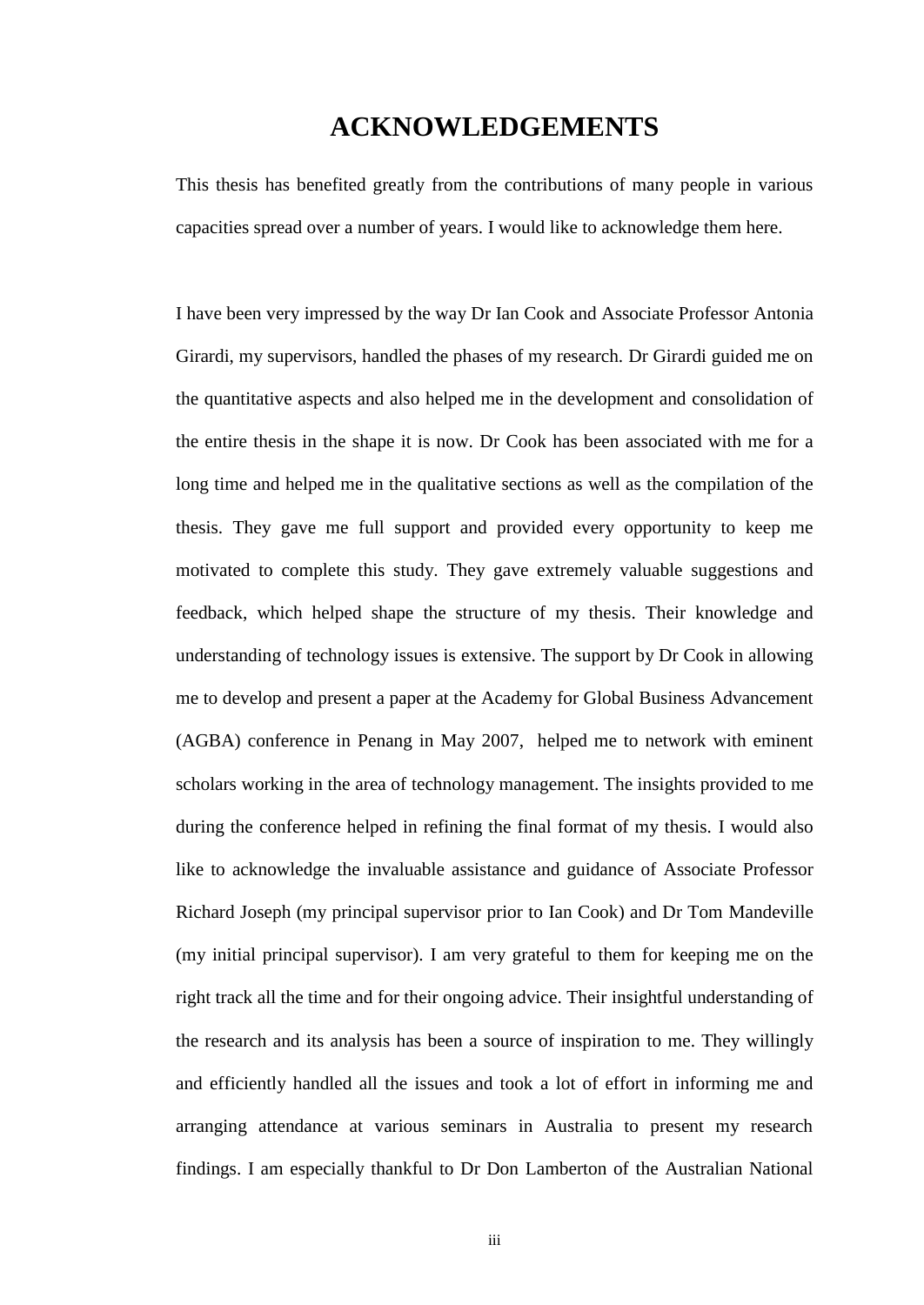University and to Professor Harry Bloch of Curtin University of Technology who selected my research topic to be presented in a seminar during the Science and Technology for Economic Progress (STEP) conference (for PhD students) in Perth. Some extremely useful feedback from participants and the above two prominent scholars helped me shape my thesis in the form in which it is now. I am also grateful to Peta Mulcahy for editing the initial chapters of this thesis. Dr Liana Joy Christensen and Peta Mulcahy also did a wonderful job in editing the thesis and imparting me with valuable knowledge throughout this process. Also, Cheryl Miller gave the finishing touches to this thesis by addressing the format and style issues.

My thanks also go to the teaching staff and administration of University of Brunei Darussalam. I am especially grateful to Dr Shabbir of University Brunei Darussalam (adjunct professor at University of Queensland) who motivated me to undertake this research despite my heavy workload. This research has also benefited from the support and help extended by Dr Suhaiza Hanim of University of Science Malaysia, who willingly undertook some phases of administration of the survey questionnaire.

The history of this PhD thesis traces as far back as 1996, when I started research as an off-campus remote student in Brunei and then finally decided to leave my job and concentrate on it as a full-time student in Australia. Associate Professor Richard Joseph motivated me to do so and I shall always remain grateful to him for providing me with the direction and necessary administrative help.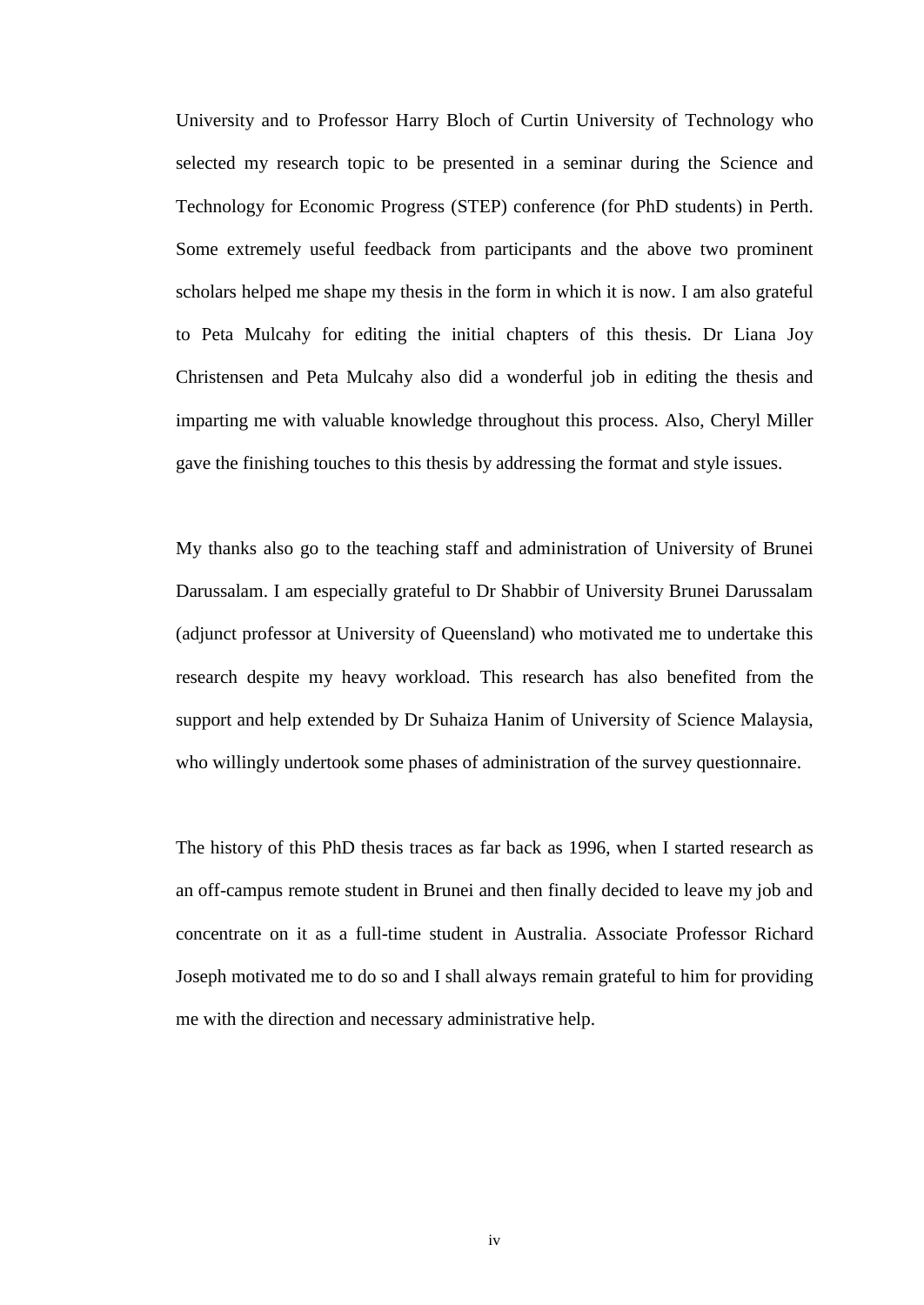I wish to thank the Government of His Majesty of Brunei, the government departments of Malaysia and the CEOs of several renowned companies for providing me with much data that was not available elsewhere.

Finally, I am very thankful for the constant encouragement, understanding and support of my wife Dr Jazbi Arif. Despite her hectic work at home and in the hospital, she provided some useful information and always encouraged me to continue with this research. She helped me financially by undertaking over-time work so that I could continue with my full-time studies without any disruption to the home affairs. I am also indebted to my four lovely children, Shahmeer Sikander, Shahrez Sikander, Ashbeel Sikander and Shezah Arif, for bearing my absence for long times during various phases of this project and especially when they needed me most. I hope now a new chapter can begin in which I am able to provide them the happiness they all deserve.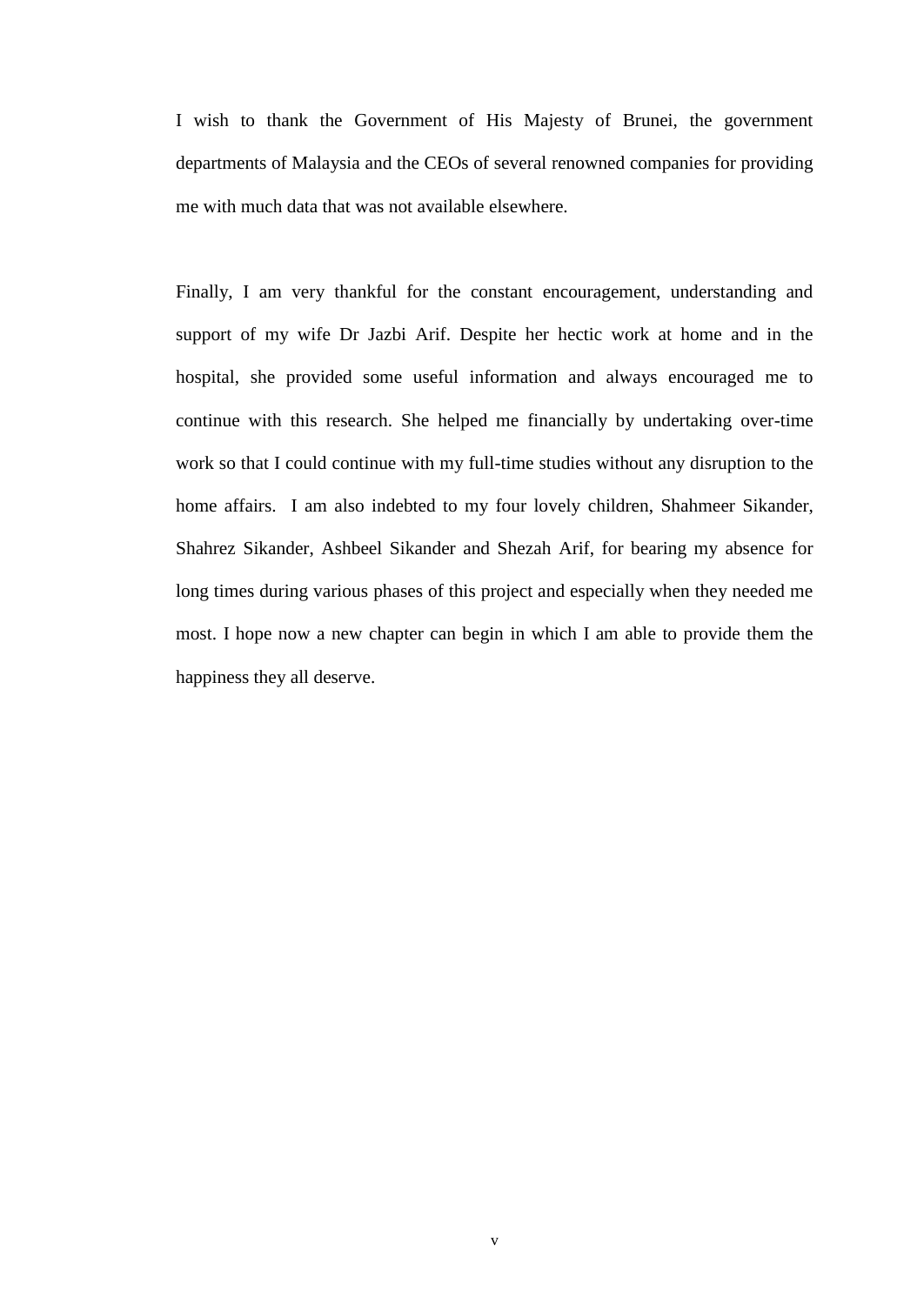## **ABSTRACT**

Malaysia has experienced robust economic growth since 1986. The manufacturing sector has been the main driving force behind this sustained and impressive performance. One success story is that of the electronics and electrical industry in Malaysia between 1986 and 1995, and this thesis is an exploration of the firms involved in the gains that were achieved in the sector during that period. This period is also significant because an Industry Master Plan had been introduced by the Malaysian Government to promote growth and structural change in the manufacturing sector. Using the proposed model, this research explored the relationship between Technology Strategy (TS) and Technology Management (TM) and firm performance, the influence of the type and size of firm and the other background variables on the acquisition of successful factors.

Strategic technology management (STM) approach, which places technology in a strategic context, emerged in the late eighties in response to failure of more traditional techniques for exploiting technology. STM in this study included aspects of both technology strategy (content) and technology management (process). Many studies in strategic management research have investigated the relationship between technology strategy, technology management and firm performance, but largely from a western viewpoint. This study addresses this gap in the literature and focuses on a newly developing country outside the western block namely, Malaysia.

A survey instrument, developed from Strategic Technology Management (STM) literature, was dispatched to the Chief Executive Officers and senior management in 101 high-tech E&E firms. Statistical tools were used to perform Factor and Regression analysis on the variables representing various dimensions. The results were analysed in such a way as to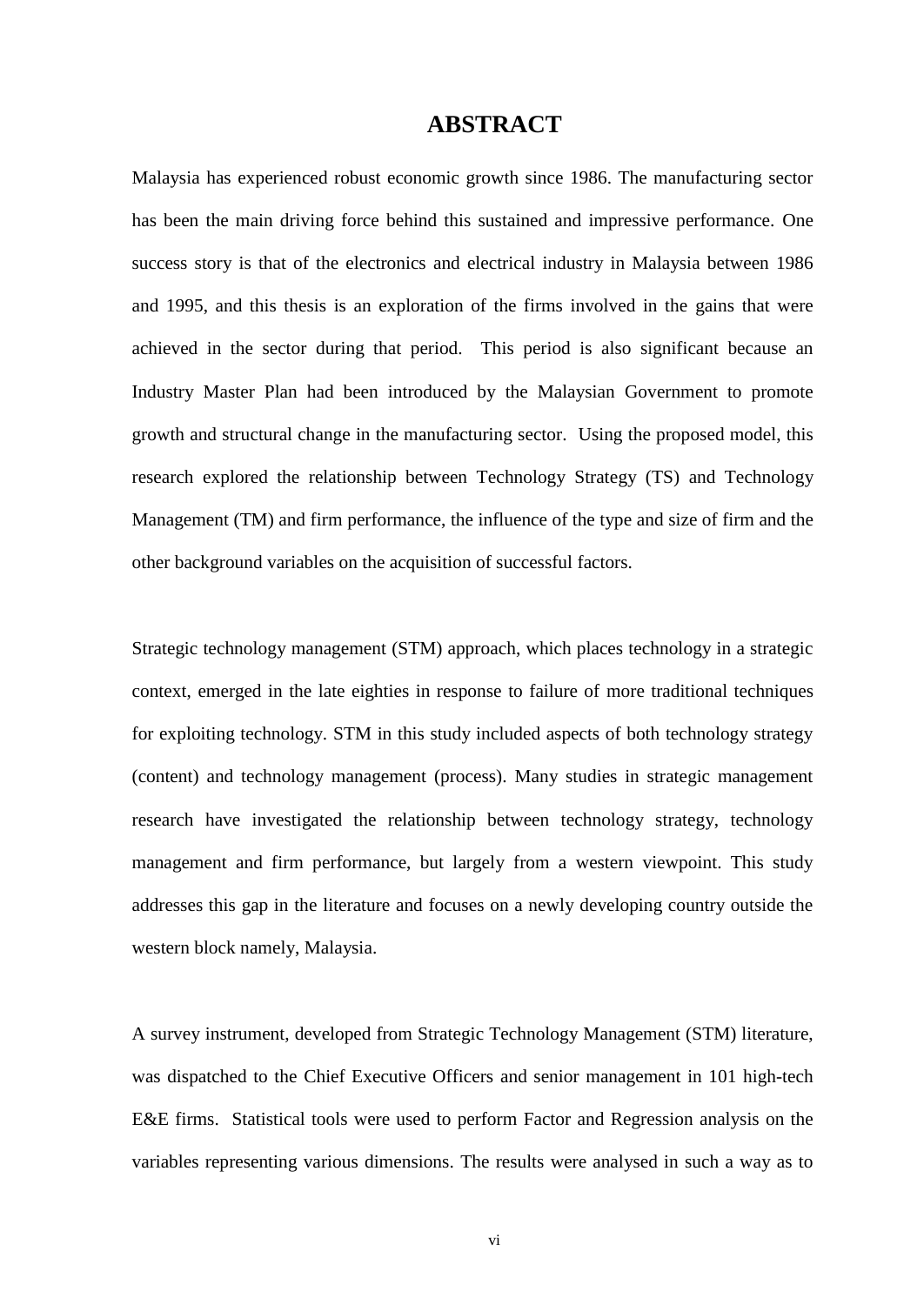identify TS and TM factors associated with success within this industry at that time. The results demonstrated that the factors of *key positioning* and *strategic R&D* were linked to performance, while the factors of *technology leadership*, *up-to-date plants and facilities*, *technology consciousness*, *formal planning* and *external technology acquisition* were not. The firms that were more likely to acquire the former factors were those that formed part of a multinational corporation and those involved in joint ventures. Foreign and locallyowned companies were less likely to acquire the factors associated with success within this industry at that time. This has profound implications both for practice within firms and for attempts to facilitate economic success by those in government.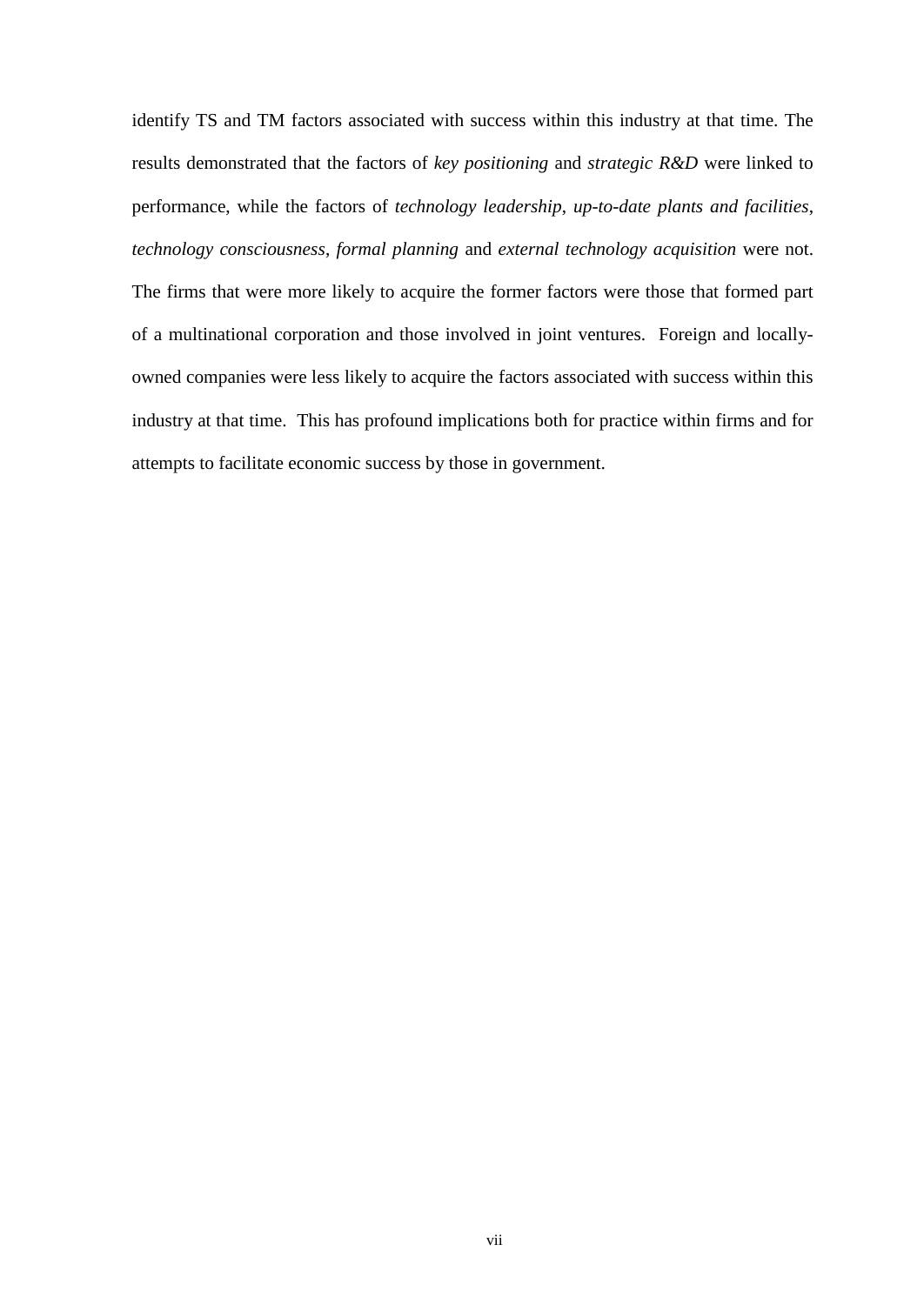## **TABLE OF CONTENTS**

## **LIST OF ACRONYMS** (xiii)

#### **CHAPTER 1: INTRODUCTION**

| 1.1 | Definition of terms                   |                |
|-----|---------------------------------------|----------------|
| 1.2 | Overview of the thesis                | $\overline{2}$ |
| 1.3 | Background to research problem        | 5              |
| 1.4 | Research problem                      | 9              |
| 1.5 | Purposes of the study                 | 9              |
| 1.6 | Expected contribution of the research | 11             |
| 1.7 | Scope and limitations of the study    | 14             |
| 1.8 | Research methodology                  | 15             |
| 1.9 | Conclusion                            | 16             |

#### **CHAPTER 2: LITERATURE REVIEW**

| 2.1   | Introduction                                                 | 17 |
|-------|--------------------------------------------------------------|----|
| 2.2   | Looking for definitions of commonly used terms               | 18 |
| 2.3   | Background                                                   | 23 |
| 2.3.1 | Industrialisation in East and South East Asia                | 24 |
| 2.3.2 | Industrialisation in Malaysia                                | 28 |
| 2.3.3 | Development of E&E industry                                  | 29 |
| 2.3.4 | IMP of Malaysia and the E&E sector                           | 37 |
| 2.3.5 | The trend and role of FDI in the development of E&E industry | 38 |
| 2.3.6 | Conclusion to background                                     | 50 |
|       | 2.4 Technology management in manufacturing organisations     | 50 |
| 2.4.1 | Introduction                                                 | 50 |
| 2.4.2 | Missing links in technology management                       | 52 |
| 2.4.3 | The strategic content in technology management               | 54 |
| 2.5   | Critical review of literature on technology strategies       | 60 |
| 2.5.1 | Introduction                                                 | 60 |
| 2.5.2 | <b>Business strategies</b>                                   | 61 |
| 2.5.3 | Technology strategies                                        | 67 |
| 2.5.4 | Firms' performance                                           | 74 |
| 2.5.5 | Influence of R&D on technology strategies                    | 78 |
| 2.5.6 | Influence of alliances                                       | 81 |
| 2.6   | Summary of literature review and research opportunities      | 85 |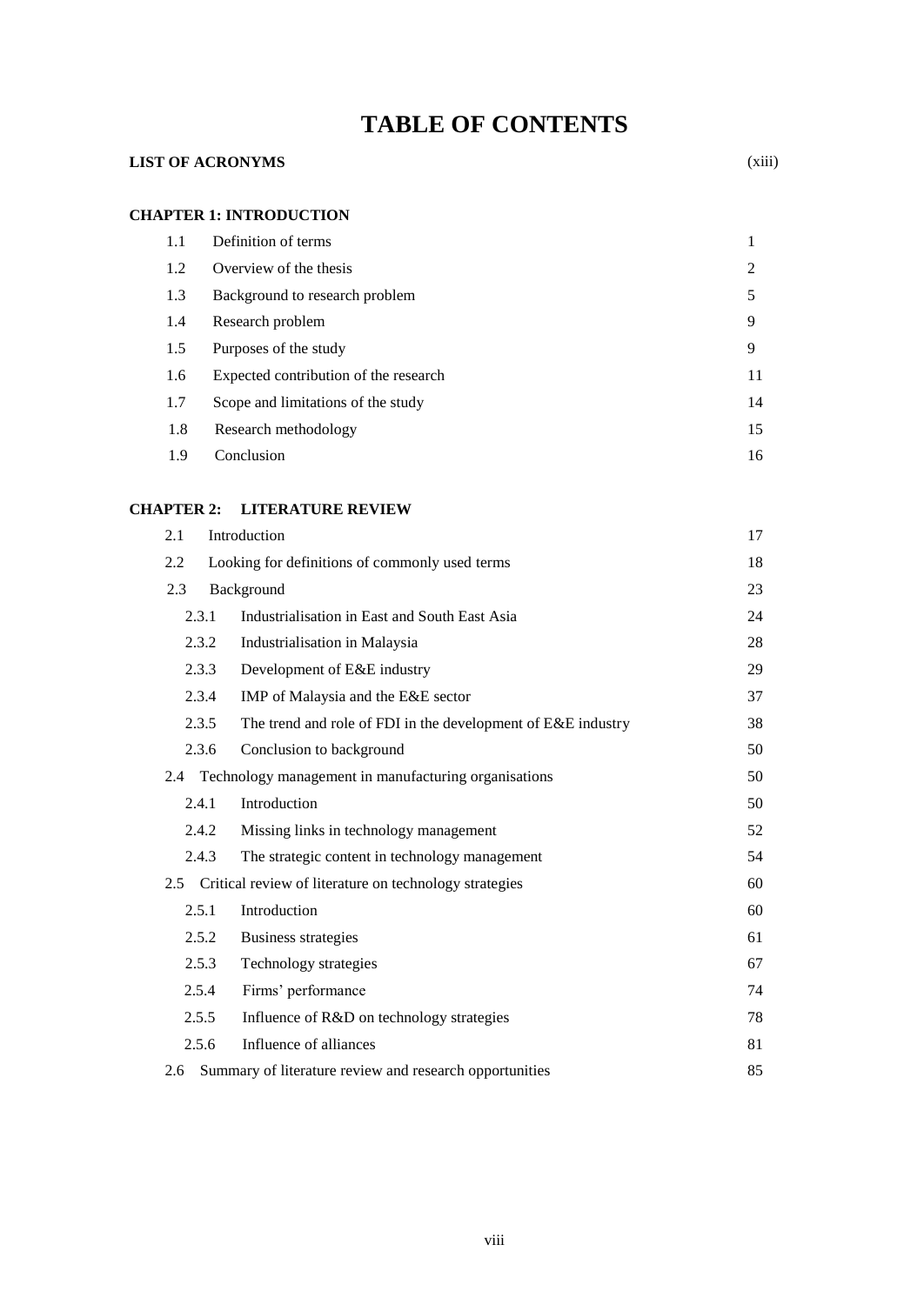#### **CHAPTER 3: RESEARCH CONCEPTUAL MODEL AND HYPOTHESES**

| 3.1   | Introduction                                                | 87 |
|-------|-------------------------------------------------------------|----|
| 3.2   | Research model                                              | 88 |
| 3.3   | Research hypotheses                                         | 93 |
| 3.3.1 | TS & TM factors & impact on firm's performance              | 93 |
| 3.3.2 | Impact of type of firm on acquisition of successful factors | 94 |
| 3.3.3 | Impact of size of firm on acquisition of successful factors | 96 |
| 3.3.4 | Impact of background variables on firm's performance        | 97 |
| 3.4   | Conclusion                                                  | 98 |

## **CHAPTER 4: RESEARCH METHODOLOGY**

| 4.1   | Introduction                  | 100 |
|-------|-------------------------------|-----|
| 4.2   | Selection of method           | 101 |
| 4.3   | Methodology                   | 102 |
| 4.3.1 | Sample                        | 102 |
| 4.3.2 | Research design               | 103 |
| 4.3.3 | <b>Measures</b>               | 106 |
| 4.3.4 | Firms' performance dimensions | 109 |
| 4.3.5 | Firm characteristics          | 111 |
| 4.3.6 | Data analysis strategy        | 111 |
| 4.3.7 | Response rates and screening  | 111 |
| 4.4   | Conclusion                    | 113 |

#### **CHAPTER 5: DATA ANALYSIS**

| 5.1                | Introduction                                          | 115 |  |
|--------------------|-------------------------------------------------------|-----|--|
| 5.2                | Sample characteristics                                |     |  |
| 5.3                | Sample demographics                                   | 117 |  |
| 5.4                | Validity                                              | 123 |  |
| 5.5                | Factor analysis                                       | 123 |  |
| 5.6                | 129<br>Reliability analysis                           |     |  |
| 5.7                | Correlation analysis                                  | 130 |  |
| 5.7.1              | Summary of correlation analysis                       | 138 |  |
| 5.8                | Regression analysis                                   | 138 |  |
| 5.8.1              | Multiple regression                                   | 139 |  |
| 5.8.2              | <b>Assumptions Tests</b>                              | 140 |  |
| 5.9                | Influence of nature of firm on successful STM factors | 146 |  |
| 5.10<br>Conclusion |                                                       | 150 |  |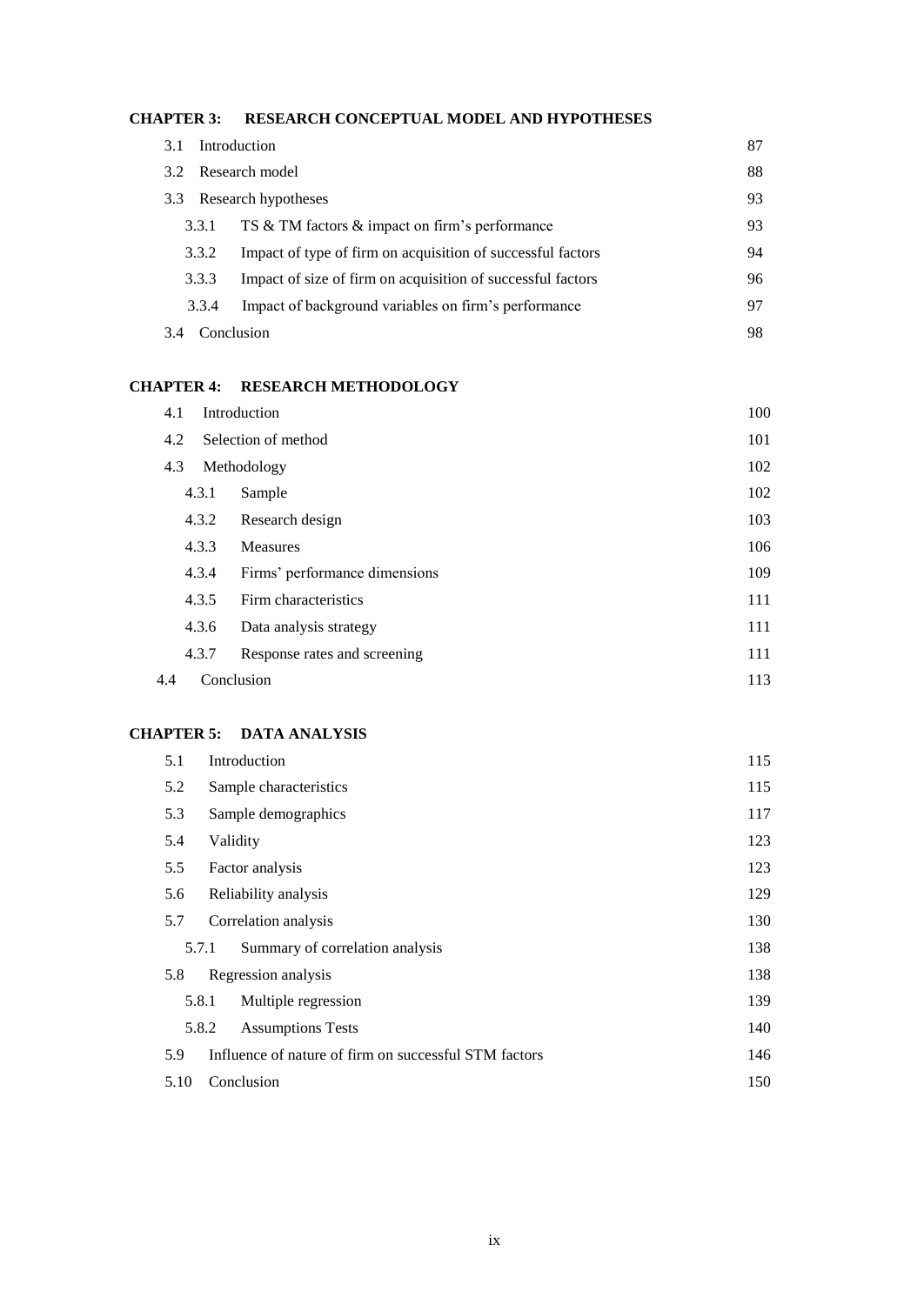|                                            | <b>DISCOBBIOTO ATTD COTTCLIONOTY</b>                                             |     |
|--------------------------------------------|----------------------------------------------------------------------------------|-----|
| 6.1                                        | Introduction                                                                     | 152 |
|                                            | 6.2 Discussion of findings                                                       | 152 |
| 6.2.1                                      | Strategic technology management factors                                          | 153 |
| 6.2.2                                      | Factors influencing performance of firms                                         | 155 |
|                                            | 6.3 Results of Hypotheses Testing                                                | 156 |
| 6.3.1                                      | Successful STM factors                                                           | 156 |
| 6.3.2                                      | Acquisition of STM factors and nature of firm                                    | 157 |
| 6.3.3                                      | Acquisition of STM factors and size of firm                                      | 158 |
| 6.3.4                                      | Influence of background variables on firms' performance                          | 158 |
|                                            | 6.4 Key research contributions                                                   | 159 |
| 6.4.1                                      | Modified framework                                                               | 159 |
| 6.4.2                                      | New factors of STM for non-western industrial environment                        | 159 |
|                                            | 6.4.2.1<br>New Technology Strategy factors                                       | 160 |
|                                            | New Technology Management factors<br>6.4.2.2                                     | 163 |
| 6.4.3                                      | New TS factors and growth rate of firm                                           | 166 |
| 6.4.4                                      | New TM factors and growth rate of firm                                           | 167 |
| 6.4.5                                      | Successful STM factors correlate with type of firm                               | 167 |
| 6.4.6                                      | New STM factors correlate with size of the firm                                  | 168 |
| 6.4.7                                      | Capital investment contributed significantly to the growth of firm               | 169 |
| 6.4.8                                      | Results from supplementary analysis results                                      | 169 |
|                                            | 6.5 Implications of key findings                                                 | 172 |
| 6.5.1                                      | Academic implications                                                            | 172 |
| 6.5.2                                      | Implications for planners of IMP of Malaysia                                     | 173 |
| 6.5.3                                      | Implications for the management of firms                                         | 175 |
|                                            | 6.6 Limitations of the study                                                     | 178 |
|                                            | 6.7 Opportunities for future research                                            | 181 |
| 6.8                                        | Contribution of this research                                                    | 184 |
| 6.9                                        | Conclusion                                                                       | 186 |
|                                            | 6.10 Concluding statement                                                        | 189 |
| <b>References</b>                          |                                                                                  | 191 |
| <b>Appendix A - Survey instrument</b>      |                                                                                  | 210 |
| <b>Appendix B - Covering letter</b><br>221 |                                                                                  |     |
|                                            | Appendix C - Details of information referenced in text and selected SPSS outputs | 223 |

## **CHAPTER 6: DISCUSSIONS AND CONCLUSION**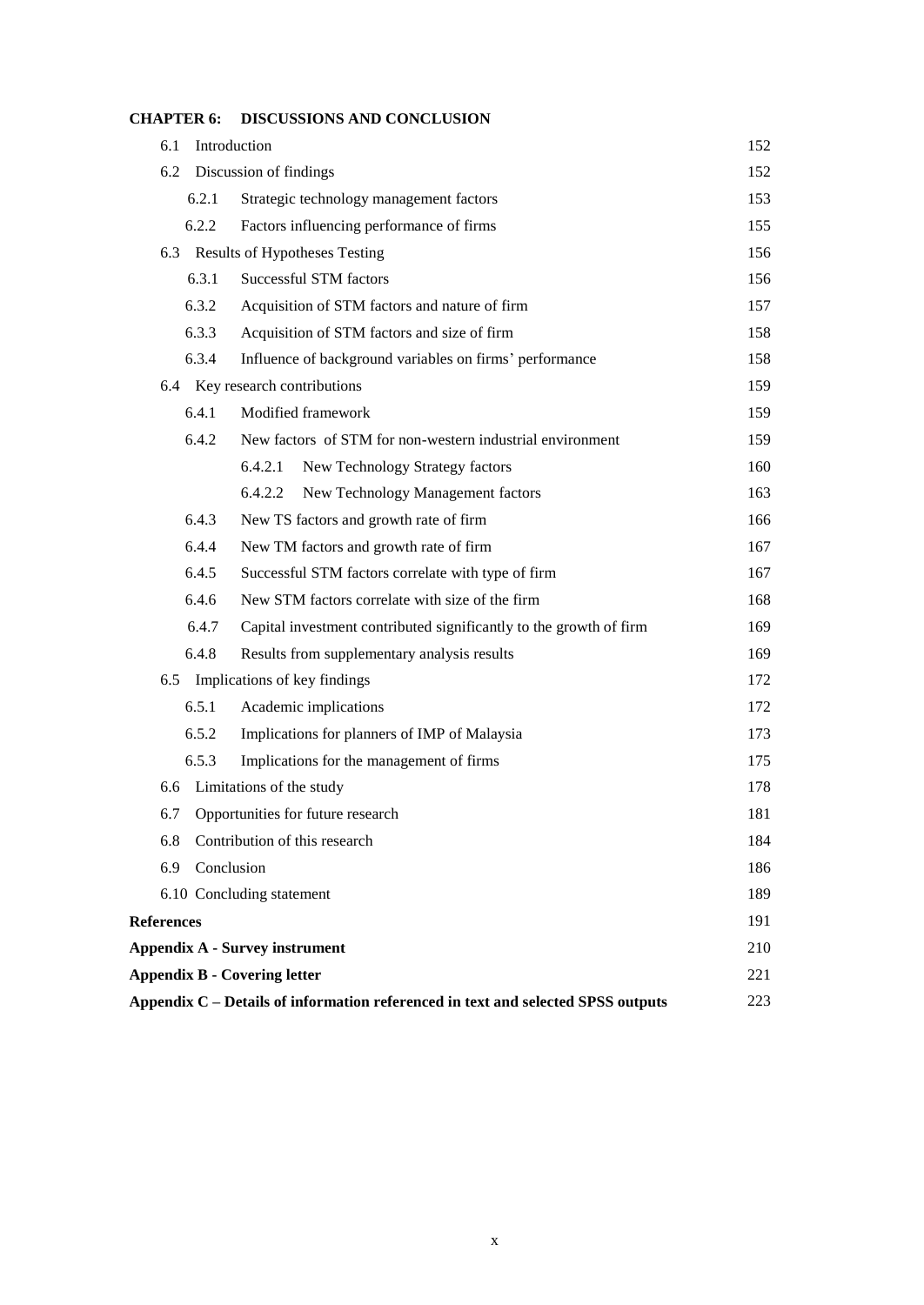#### **FIGURES AND TABLES**

## **Chapter 2**

| Figure 2.1       | Total sales by company size                                        | 43  |
|------------------|--------------------------------------------------------------------|-----|
| Figure 2.2       | Understanding innovation and R&D efforts on performance            | 54  |
| Table 2.1        | Production value by electronics industry segment and by country    | 26  |
| Table 2.2        | Number of electronics projects approved in Malaysia                | 34  |
| Table 2.3        | Performance of the Malaysian electronics industry                  | 35  |
| Table 2.4        | Output structure of Malaysian electronics industry                 | 36  |
| Table 2.5        | People and innovative capacity                                     | 42  |
| Table 2.6        | Ration of FDI inflows to gross domestic capital formation          | 44  |
| Table 2.7        | Gross FDI inflows                                                  | 45  |
| Table 2.8        | Inward FDI flow in Malaysia by source country                      | 46  |
| Table 2.9        | Electrical and electronic firms in Malaysia: sales and procurement | 49  |
| Table 2.10       | Business strategy types summary                                    | 65  |
| Table 2.11       | Technology strategy types summary                                  | 76  |
| <b>Chapter 3</b> |                                                                    |     |
| Figure 3.1       | Conceptualisation of the proposed research model                   | 90  |
| Figure 3.2       | Treatment of dimensions, elements and items                        | 91  |
| Table 3.11       | Framework of STM operationalized                                   | 92  |
| <b>Chapter 4</b> |                                                                    |     |
| Table 4.1        | Labels for TS&TM variables                                         | 109 |
| Table 4.2        | Survey response statistics                                         | 114 |
| <b>Chapter 5</b> |                                                                    |     |
| Figure 5.1       | Position in company                                                | 117 |
| Figure 5.2       | Average annual sales turnover                                      | 121 |
| Figure 5.3       | Normality plot                                                     | 142 |
| Figure 5.4       | Means plot of TS factor 1 and type of company                      | 147 |
| Figure 5.5       | Means plot of TM factor 1 and type of company                      | 148 |
| Table 5.1        | Survey statistics                                                  | 116 |
| Table 5.2        | Grouping according to position titles                              | 118 |
| Table 5.3        | Industry category                                                  | 119 |
| Table 5.4        | FMM data on number of firms                                        | 119 |
| Table 5.5        | R&D related issues                                                 | 120 |
| Table 5.6        | Number of employees                                                | 120 |
| Table 5.7        | Years in operation                                                 | 122 |
| Table 5.8        | TS rotated factor loading                                          | 125 |
| Table 5.9        | TM rotated factor loading                                          | 128 |
| Table 5.10       | Correlations                                                       | 137 |
| Table 5.11       | Regression results for SRG                                         | 144 |
|                  |                                                                    |     |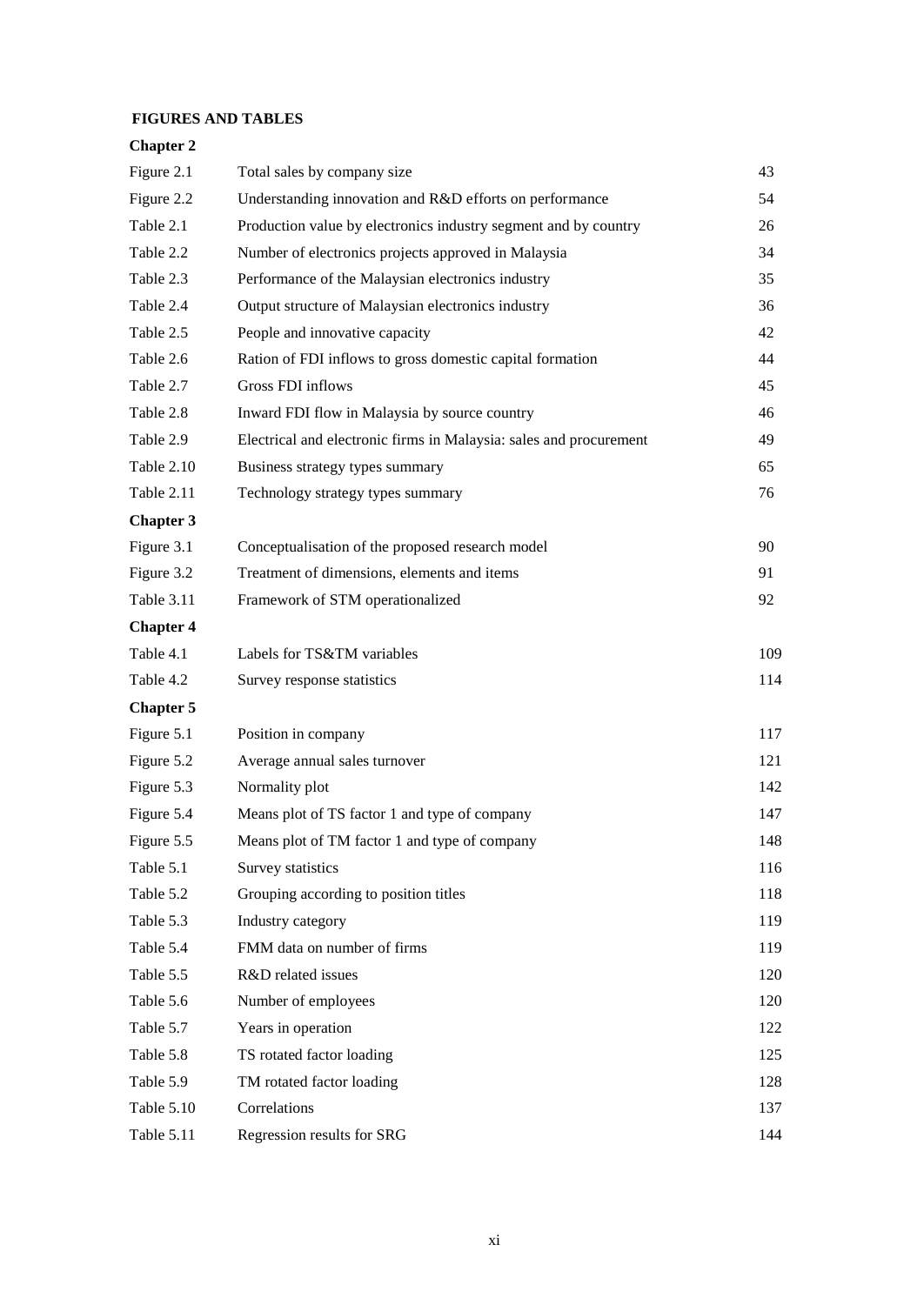## **Chapter 6**

| Figure 6.1 | Modified framework of STM                                       | 161 |
|------------|-----------------------------------------------------------------|-----|
| Table 6.1  | STM factors contributing to success                             | 156 |
| Table 6.2  | Comparison of TS factors between non-West and Western countries | 162 |
| Table 6.3  | Comparison of TM factors between non-West and Western countries | 166 |
| Table 6.4  | Management issues responses                                     | 171 |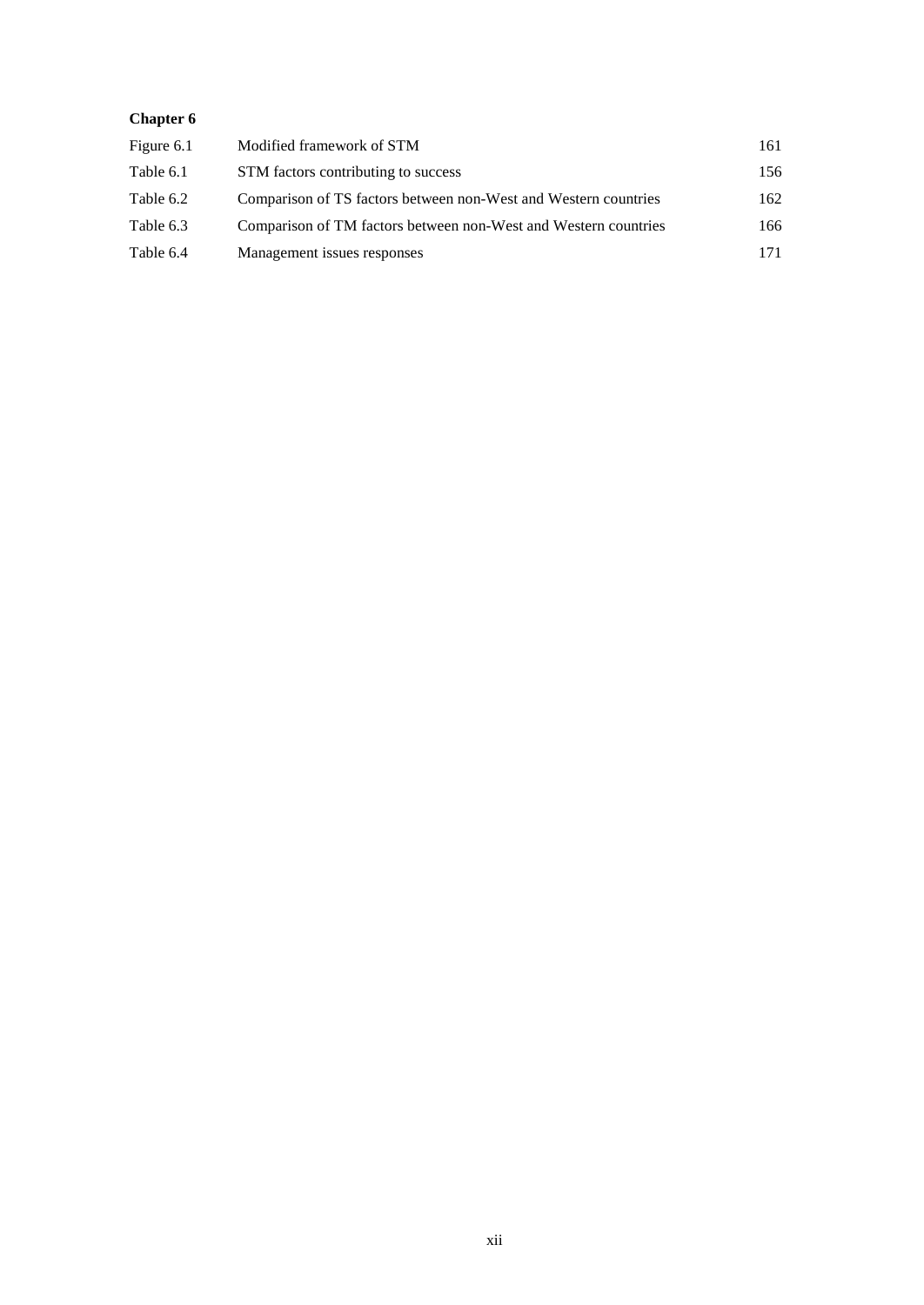# **LIST OF ACRONYMS**

| <b>AFTA</b>   | <b>ASEAN Free Trade Association</b>             |
|---------------|-------------------------------------------------|
| <b>ANOVA</b>  | Analysis of Variance                            |
| <b>ASEAN</b>  | <b>Association of Southeast Asian Countries</b> |
| <b>CEO</b>    | <b>Chief Executive Officer</b>                  |
| <b>CEPT</b>   | <b>Common Effective Preferential Tariff</b>     |
| <b>CI</b>     | <b>Condition Index</b>                          |
| CM            | <b>Contract Manufacturing</b>                   |
| E&E           | <b>Electrical and Electronics</b>               |
| EC            | <b>European Countries</b>                       |
| <b>EOR</b>    | <b>Export Oriented</b>                          |
| FA            | Factor analysis                                 |
| <b>FDI</b>    | Foreign Direct Investment                       |
| <b>FMM</b>    | Federation of Malaysian Manufacturers           |
| FO            | Foreign-owned                                   |
| <b>FTZ</b>    | Free Trade Zone                                 |
| <b>GATT</b>   | General Agreement on Tariffs and Trade          |
| <b>GDP</b>    | <b>Gross Domestic Product</b>                   |
| $\mathbf{H}$  | <b>Index of Industrial Production</b>           |
| <b>IMP</b>    | <b>Industrial Master Plan</b>                   |
| <b>ISUB</b>   | <b>Import Substitution</b>                      |
| IT            | <b>Information Technology</b>                   |
| JV            | Joint Venture                                   |
| <b>KMO</b>    | Kaiser-Meyer-Olkin Test                         |
| <b>LMW</b>    | <b>Licensed Manufacturing Warehouse</b>         |
| LO            | Locally-owned                                   |
| <b>LSI</b>    | Large Scale Industries                          |
| <b>MANOVA</b> | Multivariate Analysis of Variance               |
| <b>MIDA</b>   | Malaysian Industrial Development Authority      |
| <b>MITI</b>   | Ministry of International Trade and Industries  |
| <b>MNC</b>    | Multinational corporation                       |
| <b>MPT</b>    | Manufacturing and Process Technology            |
| MSI           | <b>Medium Scale Industries</b>                  |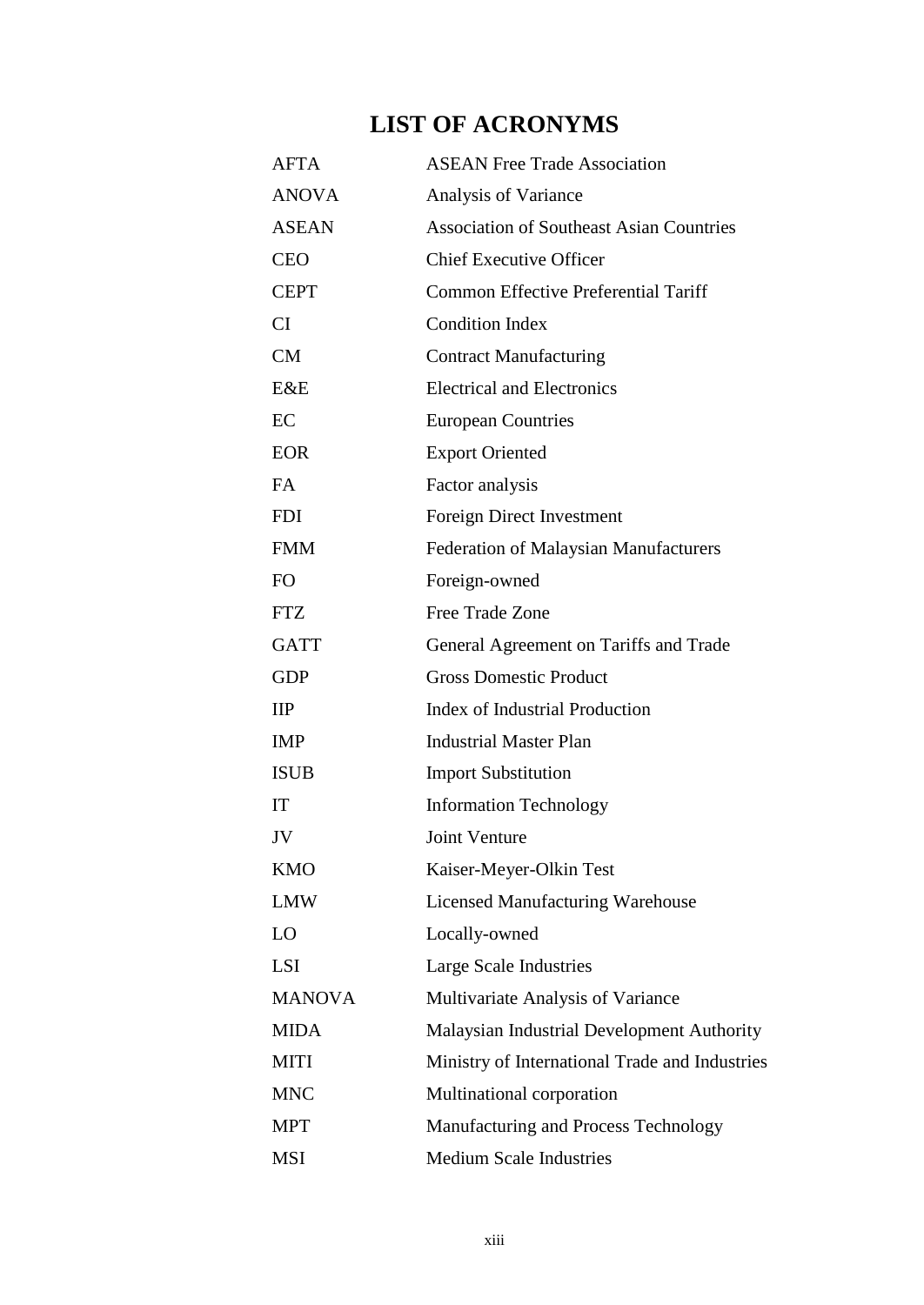| <b>NIC</b>   | Newly Industrialised Countries                 |
|--------------|------------------------------------------------|
| NIE          | <b>Newly Industrialised Economies</b>          |
| <b>NRBI</b>  | <b>Non-Resource Based Industries</b>           |
| <b>ODM</b>   | Original Design Manufacturer                   |
| <b>OEM</b>   | Original Equipment Manufacturer                |
| <b>OPP</b>   | <b>Outline Perspective Plan</b>                |
| <b>PCA</b>   | Principal component analysis                   |
| PDI          | <b>Product Development Intensity</b>           |
| PP           | <b>Proportion Proportion Plot</b>              |
| <b>PSDC</b>  | Penang Skills Development Centre               |
| R&D          | <b>Research and Development</b>                |
| <b>RBI</b>   | <b>Resource Based Industries</b>               |
| <b>RDINV</b> | <b>R&amp;D</b> Investment                      |
| <b>RDOM</b>  | R&D Organisation and Management                |
| <b>RM</b>    | <b>Ringgit Malaysian</b>                       |
| <b>ROI</b>   | <b>Return on Investment</b>                    |
| <b>SME</b>   | <b>Small and Medium Enterprises</b>            |
| <b>SPSS</b>  | <b>Statistical Program for Social Sciences</b> |
| <b>SRG</b>   | <b>Sales Revenue Growth</b>                    |
| <b>SSI</b>   | <b>Small Scale Industries</b>                  |
| <b>STM</b>   | <b>Strategic Technology Management</b>         |
| <b>TACQ</b>  | <b>Technology Acquisition</b>                  |
| <b>TAW</b>   | <b>Technology Awareness</b>                    |
| TL           | <b>Technology Level</b>                        |
| TM           | <b>Technology Management</b>                   |
| <b>TMF</b>   | <b>Technology Management Factor</b>            |
| TP           | <b>Technology Policy</b>                       |
| <b>TPOS</b>  | <b>Technology Posture</b>                      |
| <b>TPP</b>   | <b>Technology and Product Planning</b>         |
| <b>TS</b>    | <b>Technology Strategy</b>                     |
| TSF          | <b>Technology Strategy Factor</b>              |
| <b>TT</b>    | <b>Technology Timing</b>                       |
| US           | <b>United States</b>                           |